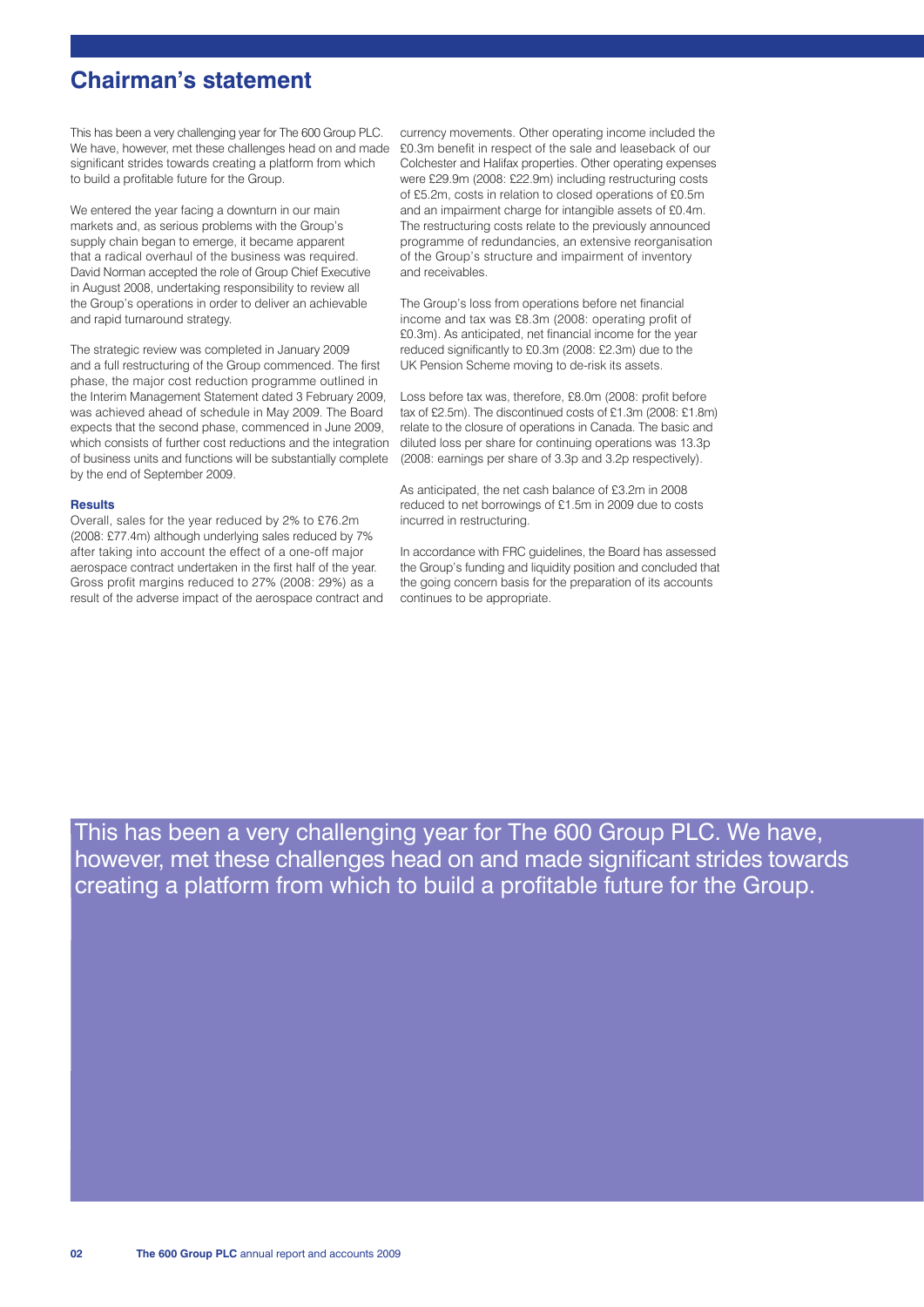## **Dividend**

We have previously stated that dividend payments will be directly related to our results. The Board does not consider it is appropriate to pay a dividend at the present time.

#### **Progress**

I believe we have made substantial progress in reshaping the Group and positioning it for the future. We needed to cut the Group's costs dramatically and deliver a sustainable improvement in the efficiency of our business, particularly in the use of cash. This meant that we had to change our Group structure and management, reduce the number of sites and overhaul the supply chain.

David Norman's first task was to review senior management. Numbers were inevitably reduced but, pleasingly, he managed to establish a new team with the experience and energy to take us forward predominantly from our existing staff. You will read in his Group Chief Executive's report that we aggressively addressed our cost base during the year under review and continue to do so. Our product strategies, which were having a major impact on our costs and our reputation as a leading machine tools producer, were also addressed. We made the decision to leave our chosen Chinese partner, The Dalian Machine Tool Group, and have sourced products and components elsewhere. This was a challenging but necessary action, which needed careful handling to avoid further costs and disruption to our supply lines. The number of sites operated by the Group were also reduced and the sales force is being shaped into a more focused and cost effective team.

Such fundamental reshaping of the business incurs costs. I am pleased to report that we have been able to fund this from within our existing overdraft facilities and through the release of cash which was locked inside the business. Our action has, however, significantly impacted the balance sheet (split in similar proportions between legacy costs, ceased operations and operational activity). This should not affect our ability to move forward in the short term and will result in a very different and more sustainable platform for the Group. Improvements to the balance sheet will, however, now be both a necessity and a priority as we move forward.

Separately we will continue to address the issue of the Pension Fund, which is significant in terms of size and impact, and we are working closely with the Trustee to further de-risk its asset holdings.

## **Strategy**

The new business platform we have developed has provided us with an opportunity to review our overall business strategy. We continue to see machine tools and lathes products as our core business and the UK Continental Europe and North America remain our key strategic markets. There are real opportunities to build on our strong brands in these product areas and exploit our engineering and manufacturing expertise to a much greater extent than achieved in recent years. We will concentrate on the Group's branded products, take much more control of our own manufacturing and shorten our supply lines. The challenging global economy has weakened many companies in our product or associated product areas and, we believe, this will present us with opportunities to expand the business over and above our own organic growth.

I believe we have made substantial progress in reshaping the Group and positioning it for the future. We needed to cut the Group's costs dramatically and deliver a sustainable improvement in the efficiency of our business, particularly in the use of cash.